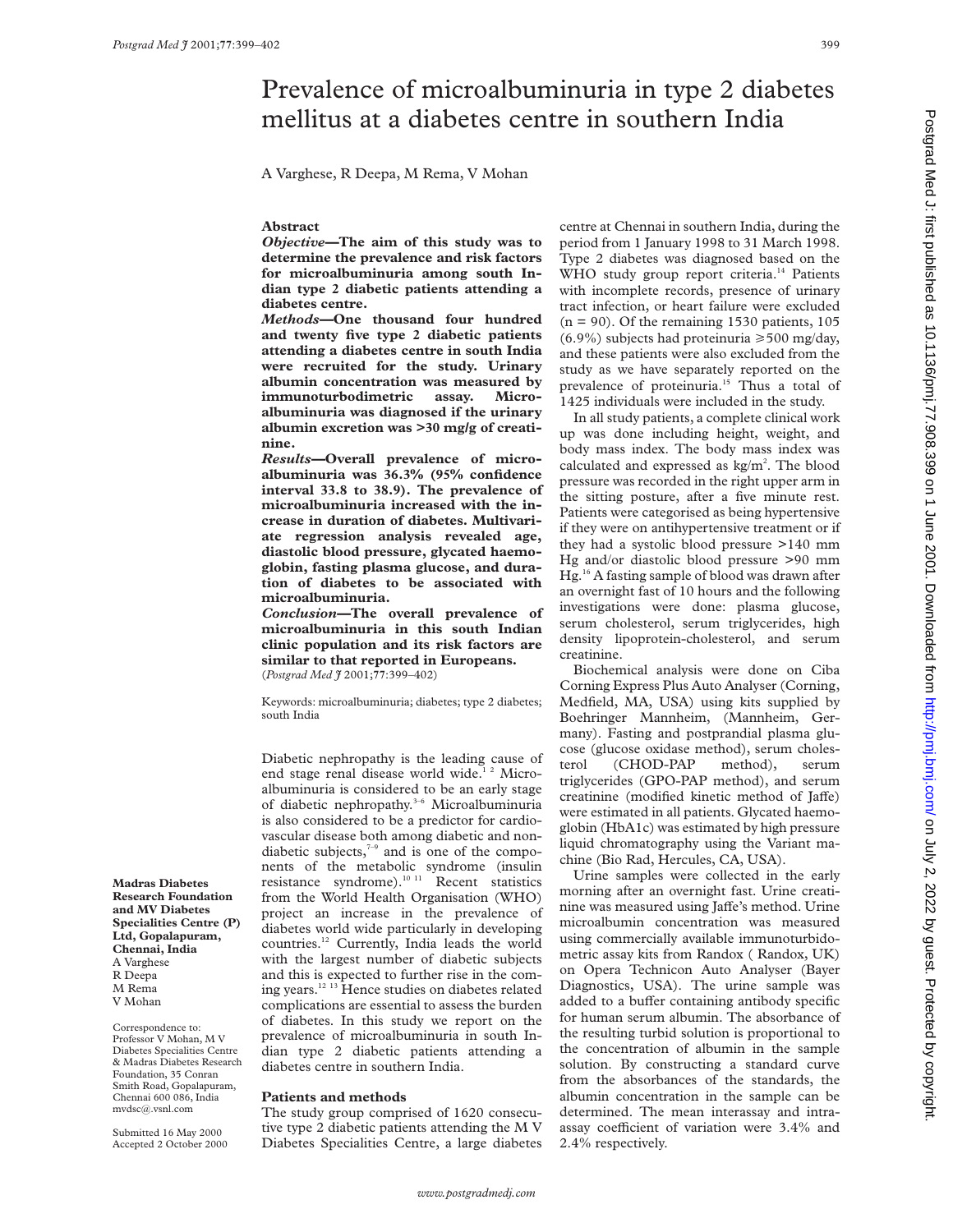*Table 1 Clinical and biochemical characteristics of the study subjects*

| Parameters                                       | Normoalbuminuric<br>group $(n=907)$ | Microalbuminuric<br>group $(n=518)$ | p Value   |  |
|--------------------------------------------------|-------------------------------------|-------------------------------------|-----------|--|
| Age (years)                                      | 51 (10)                             | 54 (11)                             | < 0.001   |  |
| Male $(\% )$                                     | 577 (63.6%)                         | 299 (57.7%)                         | 0.03      |  |
| Age at diagnosis (years)                         | 45(10)                              | 46(11)                              | NS.       |  |
| Duration of diabetes (years)                     | 6(6)                                | 8(7)                                | < 0.001   |  |
| Body mass index $(kg/m2)$                        | 25.2(4.2)                           | 24.8(4.1)                           | NS.       |  |
| Systolic BP (mm Hg)                              | 133(16)                             | 138(17)                             | < 0.001   |  |
| Diastolic BP (mm Hg)                             | 83 (7)                              | 84 (8)                              | 0.013     |  |
| Fasting blood glucose (mmol/l)                   | 9.9(3.6)                            | 11.5(4.8)                           | < 0.001   |  |
| $HbA1c$ $(\%)$                                   | 9.1(2.2)                            | 9.7(2.3)                            | < 0.001   |  |
| Serum creatinine (umol/l)                        | 80.4 (29.2)                         | 84.1 (19.4)                         | 0.010     |  |
| Serum cholesterol (mmol/l)                       | 5.0(1.0)                            | 5.0(1.1)                            | NS.       |  |
| Serum triglycerides (mmol/l)                     | 2.2(1.6)                            | 2.2(2.0)                            | NS.       |  |
| High density lipoprotein-cholesterol<br>(mmol/l) | 1.0(0.26)                           | 1.0(0.34)                           | <b>NS</b> |  |
| No (%) with ischaemic heart disease              |                                     |                                     |           |  |
| Ischaemia                                        | 45(5)                               | 47(9)                               | 0.002     |  |
| Infarction                                       | 18(2)                               | 15(3)                               | NS.       |  |
| $No$ (%) with retinopathy                        |                                     |                                     |           |  |
| <b>NPDR</b>                                      | 72(8)                               | 83 (16)                             | < 0.001   |  |
| NPDR with maculopathy                            | 45(5)                               | 62 (12)                             | < 0.001   |  |
| Proliferative retinopathy                        | 7(0.8)                              | 14(3)                               | < 0.001   |  |
| Peripheral vascular disease                      | 6(0.7)                              | 7(3.3)                              | < 0.001   |  |
| Neuropathy                                       | 45(5.0)                             | 64 (12.4)                           | < 0.001   |  |

Data are  $No(\%)$  or mean (SD). NPDR = non-proliferative diabetic retinopathy; BP = blood pressure; HbA1c = glycated haemoglobin.

#### DEFINITIONS

*Microalbuminuria* was diagnosed if the albumin creatinine ratio exceeded 30 mg/g of creatinine.

The ocular fundi were examined by a retinal specialist both by direct and indirect ophthalmoscopy, after complete mydriasis. Retinopathy when present was classified as *nonproliferative diabetic retinopathy* (NPDR) and *proliferative diabetic retinopathy* (PDR). NPDR was diagnosed when there was evidence of microaneurysms, dot haemorrhages, exudates, or cotton wool spots in the absence of any new vessels or advanced diabetic eye disease. PDR was diagnosed when any new vessels were present or if there was evidence of fibrous retinitis proliferans, vitreous haemorrhage, retinal detachment, or other features of advanced diabetic eye disease.

*Ischaemic heart disease* was considered to be present when either myocardial ischaemia or infarction was present.

*Myocardial ischaemia* was diagnosed if there was a history of exertional chest pain (angina) with unequivocal T wave changes in the electrocardiogram (ECG), but no evidence of infarction.

*Myocardial infarction* was diagnosed if there was a classical history of chest pain documented by hospital records along with ST or Q wave changes on ECG suggestive of recent or past myocardial infarction.

*Neuropathy* was diagnosed if the vibratory threshold in the great toe documented by Biothesiometer (Bio Medical Instrument Co, Newbury, Ohio, USA) exceeded 25.

*Peripheral vascular disease* was diagnosed using Doppler recording of pressure tracings using a KODY vaslab machine (Kody Labs, Madras). An ankle brachial pressure index of less than 0.9 was considered as evidence of peripheral vascular disease.

## **STATISTICS**

Statistical analysis were done using SPSS PC + 4.0.1. version. Student's *t* test was used to compare the means of continuous variables

*Table 2 Prevalence of microalbuminuria in relation to duration of diabetes*

| Duration of<br>diabetes<br>(years) | Prevalence<br>No (%) | Odds ratio<br>$(95\% \text{ CI})$ | p Value   |
|------------------------------------|----------------------|-----------------------------------|-----------|
| $\leq 5$                           | 237/776 (30.4)       |                                   |           |
| $6 - 10$                           | 133/349 (38.1)       | $1.4$ (1.06 to 1.8)               | 0.02      |
| $11 - 15$                          | 85/171 (49.7)        | $2.3(1.6 \text{ to } 3.9)$        | < 0.00001 |
| $16 - 20$                          | 42/84(50.0)          | 2.3 (1.4 to 3.7)                  | 0.0005    |
| >20                                | 21/45(46.7)          | $2.0$ (1.04 to 3.8)               | 0.04      |

CI = confidence interval.

and  $\chi^2$  test was used to compare proportions. Multiple logistic regression analysis was done using microalbuminuria as the dependent variable and age, body mass index, duration of diabetes, fasting plasma glucose, HbA1c, serum cholesterol, serum triglycerides, serum creatinine, systolic and diastolic blood pressure as independent variables.

### **Results**

The 1425 patients studied included 876 males and 549 females. Overall 518 had microalbuminuria (36.3%, 95% confidence interval (CI) 33.8 to 38.9). Prevalence of microalbuminuria among males was 32.1% (95% CI 31.0 to 37.4) and among females, 39.9% (95% CI 35.7 to 44.1).

Table 1 presents the clinical and biochemical characteristics of the normoalbuminuric and microalbuminuric patients. The microalbuminuric patients were older and had a longer duration of diabetes compared with the normoalbuminuric group (p<0.001). The microalbuminuric patients had significantly increased systolic and diastolic blood pressure compared to normoalbuminuric subjects (p<0.01). Fasting plasma glucose and HbA1c concentrations were significantly higher in the microalbuminuric group compared with the normoalbuminuric subjects (p<0.001). Serum creatinine  $(p<0.001)$  values were found to be significantly higher in the microalbuminuric group. Serum triglycerides and cholesterol values were not significantly different in both groups. Prevalence of all complications were higher among the patients with microalbuminuria compared to the normoalbuminuric subjects (p<0.001).

Table 2 presents the prevalence of microalbuminuria in relation to duration of diabetes. Altogether 27.5% of the newly diagnosed diabetic subjects had microalbuminuria. The prevalence of microalbuminuria increased with increase in duration of diabetes. Taking duration  $\leq 5$  years as the reference, the odds ratios for duration of diabetes  $6-10,11-15,16-20$ , and >20 years respectively were calculated. The odds ratio for microalbuminuria showed a statistically significant increase with increase in duration of diabetes.

Figure 1 shows the cumulative prevalence of microalbuminuria in relation to duration of diabetes. It can be seen that the prevalence increased with increase in duration of diabetes until 10 years and thereafter remained unchanged.

Table 3 shows the results of the multiple logistic regression analyses using microalbuminuria as the dependent variable. Age,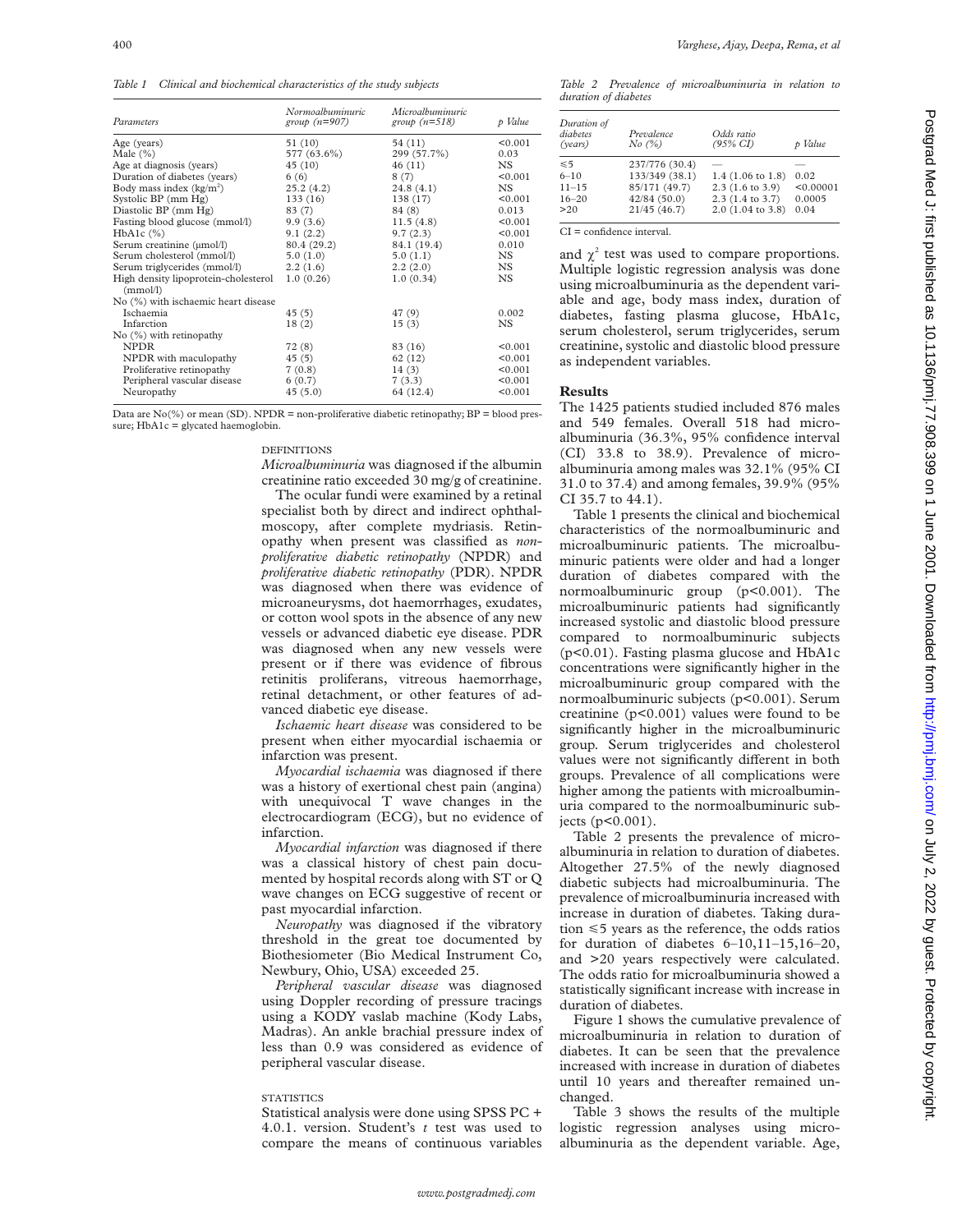

*Figure 1 Cumulative prevalence of microalbuminuria in relation to duration of diabetes; figures in parentheses are 95% confidence intervals.*

*Table 3 Multiple logistic regression analysis using microalbuminuria as a dependent variable*

| Varible                        |      | SE ß  | p Value  | Odds ratio (95% CI)        |
|--------------------------------|------|-------|----------|----------------------------|
| Age (years)                    | 0.25 | 0.06  | < 0.0001 | $1.3$ (1.1 to 1.4)         |
| Diastolic BP (mm Hg)           | 0.43 | 0.08  | < 0.0001 | $1.5(1.3 \text{ to } 1.8)$ |
| $HbA1c$ $(\%)$                 | 0.29 | 0.068 | < 0.0001 | $1.3$ (1.2 to 1.5)         |
| Fasting plasma glucose (mg/dl) | 0.23 | 0.074 | 0.002    | $1.3$ (1.1 to 1.5)         |
| Duration of diabetes (years)   | 0.18 | 0.052 | 0.005    | $1.2$ (1.1 to 1.3)         |

CI = confidence interval.

Microalbuminuria was taken as the dependent variable. The following categories were taken as independent variables; sex was a discrete variable, other variables like age, body mass index, systolic blood pressure (BP), diastolic BP, fasting plasma glucose, glycated haemoglobin (HbA1c), duration of diabetes, serum cholesterol, serum triglycerides and creatinine were continuous variables.

> diastolic blood pressure, HbA1c, fasting plasma glucose, and duretion of diabetes showed a significant association with microalbuminuria.

#### **Discussion**

Various epidemiological and cross sectional studies have reported marked variation in the prevalence of microalbuminuria.<sup>17-21</sup> Earlier studies on Asian immigrant Indians and native Indians have suggested a high prevalence of microalbuminuria.19–21 Gupta *et al* reported a prevalence of 26.6% in 65 type 2 north Indian non-proteinuric patients,19 while John *et al* reported a prevalence of 19.7% from a tertiary hospital in Vellore, south India,<sup>22</sup> and Vijay et al reported that 15.7% had proteinuria among 600 type 2 diabetic patients studied at a diabetic centre in Chennai city.<sup>23</sup> Studies in the white UK population revealed a prevalence of microalbuminuria of  $7\%-9\%$ ,<sup>24 25</sup> while in Mexican Americans, it was 31%,<sup>26</sup> Pima Indians  $26\%,^{27}$  Nauruans  $42\%,^{18}$  and Hispanic Americans 35%.<sup>28</sup>

This variation in prevalence can be attributed to factors such as differences in populations, in the definitions of microalbuminuria, method of urine collection, etc. However this could also reflect true differences in the ethnic susceptibility to nephropathy. Earlier studies by Vijay *et al* from Madras (Chennai)<sup>29</sup> have demonstrated a familial clustering of diabetic nephropathy among south Indian type 2 diabetic subjects. Genetic susceptibility linked to angiotensin encoding gene as shown in Oji-Kree Indians could also be an important determinant for development of diabetes renal disease.<sup>30</sup>

In the present study the prevalence of microalbuminuria across the genders were not statistically different. Earlier studies have reported an increased prevalence of microalbuminuria in men compared with women.<sup>31</sup> Because women have a lower creatinine excretion than men there is, however, a problem about using the albumin creatinine ratio when comparing prevalence across genders. Thus some authors use a lower threshold for men than women.<sup>32</sup>

The causal risk factors for microalbuminuria are raised blood pressure and poor glycaemic control. Some studies have revealed duration of diabetes, male sex, and pre-existing retinopathy as major risk factors for microalbuminuria.<sup>20 2</sup> In our study, multiple logistic regression analysis revealed age, duration of diabetes, diastolic blood pressure, HbA1c, and fasting plasma glucose as the risk factors for microalbuminuria. Gupta *et al* reported HbA1c to be associated with microalbuminuria,19 John *et al* reported male sex, older age, longer duration of diabetes, poor glycaemic control, and raised blood pressure as risk factors of microalbuminuria,<sup>22</sup> while Vijay et al reported duration of diabetes, systolic and diastolic blood pressure, age of the patient, and serum creatinine to be associated with proteinuria.<sup>23</sup> Age was reported as one of the risk factors in the Wisconsin study, $20$  in a Danish population study, $33$  and in the Pima Indians.<sup>27</sup> The association of glycaemic control with microalbuminuria has been well established by various studies.<sup>20 26 27 33</sup> Other factors which are reported to be associated with microalbuminuria are alcohol intake, $20$  foot ulcers, $34$  and smoking.<sup>35</sup>

Microalbuminuria has also been reported to be associated with generalised vascular disease.36 In our study we observed that the microalbuminuric patients had a significantly higher prevalence of ischaemic heart disease compared with normoalbuminuric patients. Retinopathy was also common among the microalbuminuric group. Similar associations have been reported in the Danish population<sup>33</sup> and in the UK.<sup>25</sup>

One of the limitations of this study is that it is a clinic based study. This could have introduced some degree of referral bias. However the prevalence of microalbuminuria is similar to that reported in other studies.<sup>37</sup>

In conclusion, the prevalence of microalbuminuria in this clinic based south Indian type 2 diabetic study is 36.7% and the risk factors are similar to that reported among Europeans. Given the high prevalence of diabetes in Indians with over 20 million diabetics already and the numbers expected to increase to 57 million diabetics by the year 2025, this could place considerable burden on the health budgets of this country. This calls for early detection and good control of diabetes to reduce the burden of diabetic kidney disease in the future.